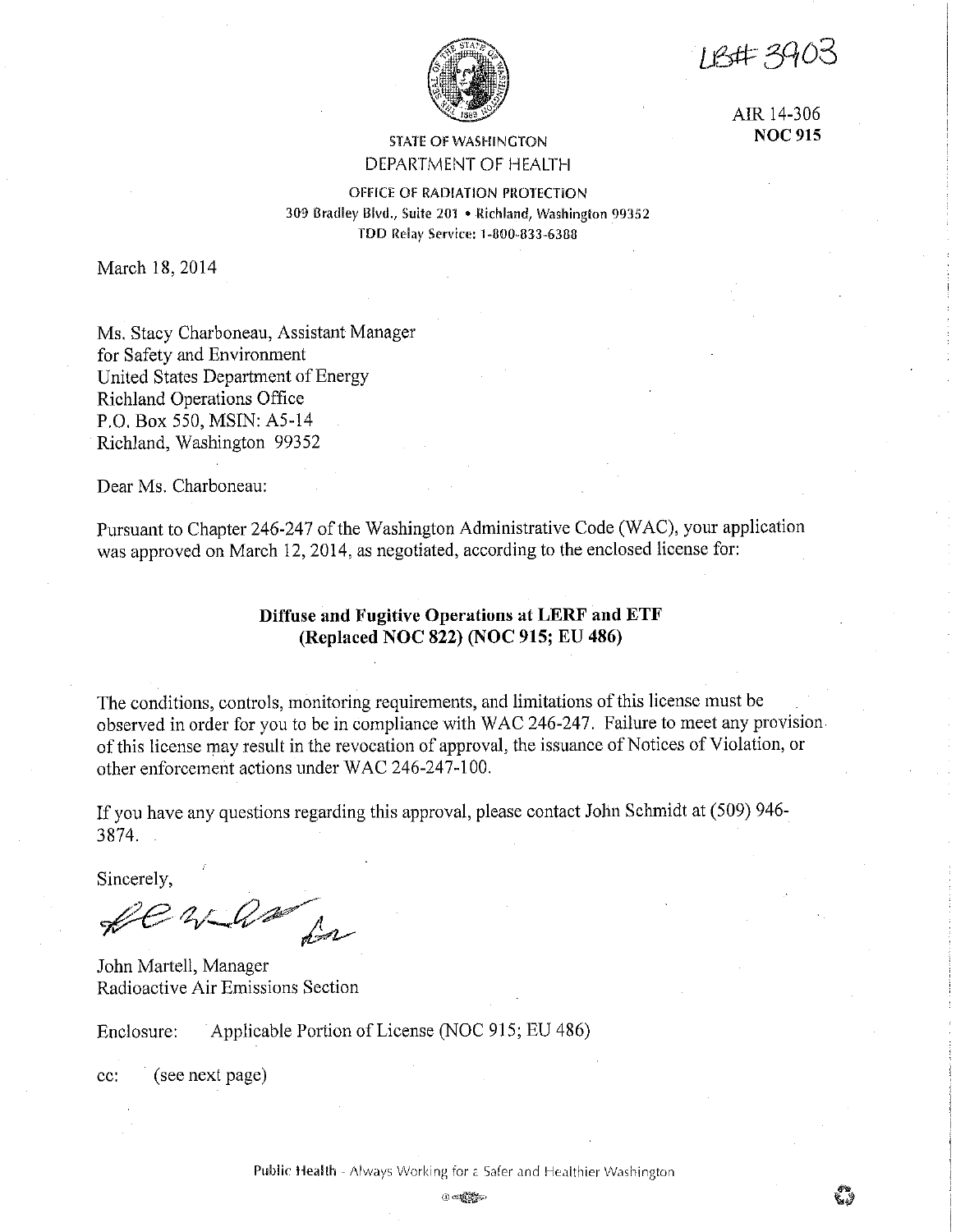**AIR 14-306** 

Ms. Stacy Charboneau March 18, 2014 Page 2 of 2

cc: Ruth Allen, WRPS Robert Anderson, MSA Matthew Barnett, PNNL Lee Bostic, BNI Cliff Clark, USDOE-RL Jack Donnelly, WRPS Rick Engelmann, CHPRC Dennis Faulk, EPA Phil Gent, Ecology Robert Haggard, BNI Dale Jackson, USDOE-RL Paul Karsclmia, CHPRC Ed MacA!ister, USDOE-RL Crystal Mathey, WDOH Ernest McCormick, WDOH Valarie Peery, Ecology Crystal Rau, Ecology John Schmidt, WDOH Maria Skorska, Ecology JeffVoogd, WRPS Joan Woolard, WRPS Davis Zhen, EPA Environmental Portal RAES Tracking Line# 812; NOC 915; EU 486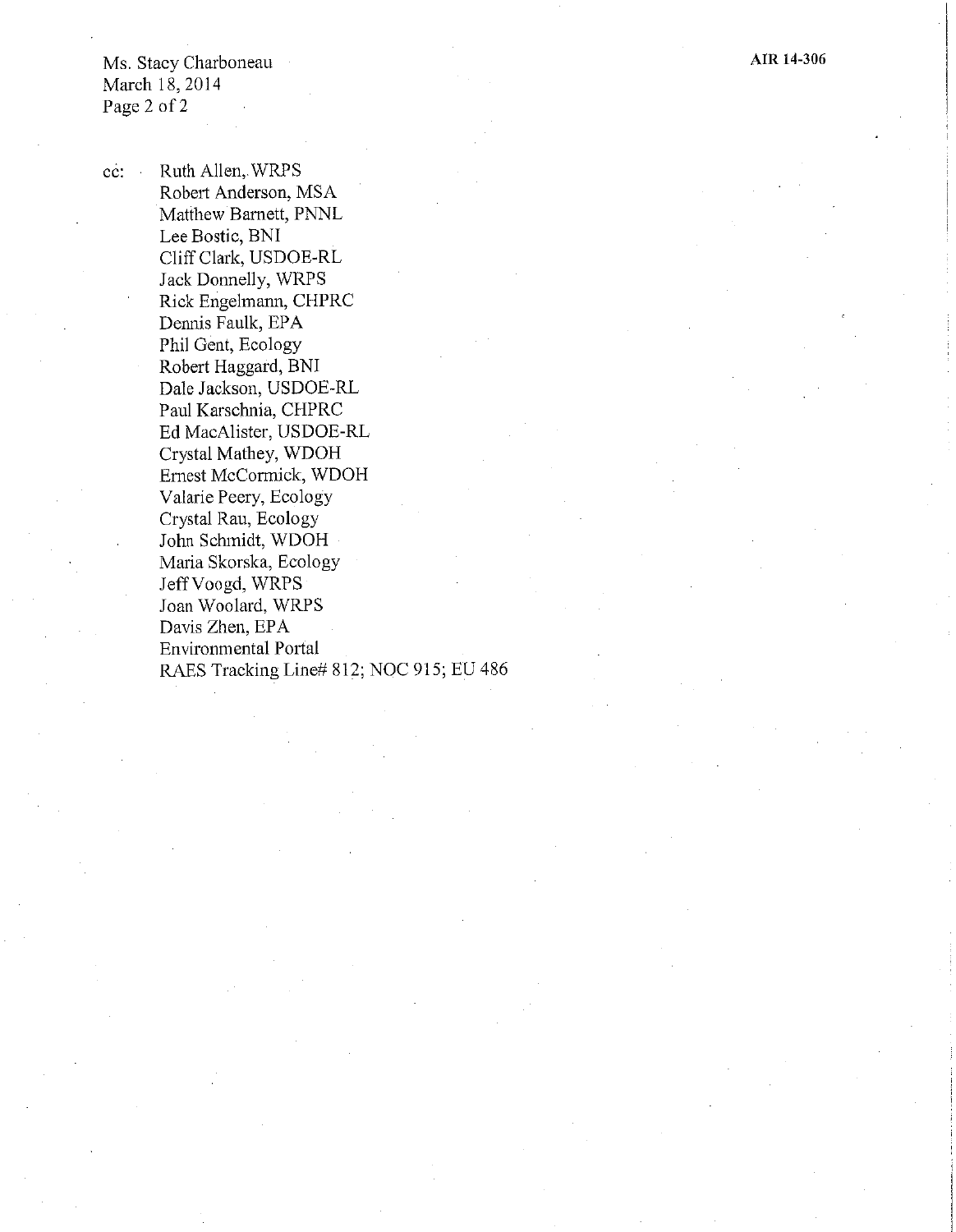### **Project Title**

Diffuse and Fugitive operations at LERF and ETF (Replaced NOC ID 822)

## **Conditions (state only enforceable: WAC 246-247-040(5), 060(5) if not specified)**

- 1) The total abated emission limit for this Notice of Construction is limited to 5.96E-02 mrem/year to the Maximally Exposed Individual (WAC 246-247-040(5)).
- 2) This approval applies only to those activities described below. No additional activities or variations on the approved activities that constitute a "modification" to the emission unit, as defined in WAC 246-247-030(16), may be conducted.

The operation of the Liquid Effluent Retention Facility/200 Area Effluent Treatment Facility (LERF/ETF), which includes the load-in station and load-in station filter skid.

To initiate acceptance of a new wastewater into LERF/ETF, the generator is required to complete and certify a Waste Profile Sheet (WPS) with the supporting analytical data and documentation attached. Based on the WPS, a waste acceptability review is conducted to assess the waste characterization data against the facility waste acceptance criteria as derived from environmental, safety, and operational requirements. The NOC approval conditions are specifically considered in this review process.

Once the WPS has been certified by the generator and approved by the LERF/ETF representative, the wastewater transfer can be scheduled. Incoming wastewater can be added directly to the ETF process or received at LERF or the load in station. LERF can receive wastewaters via underground pipelines from generator facilities, via pipeline from the load in station, or directly through a series of access ports located at each basin. The load in station accommodates wastewater receipt via container (e.g., drums, carboys, and tankers).

#### LERF Operations

LERF provides temporary storage, as well as flow and pH equalization, for wastewaters prior to treatment at ETF. LERF consists of three high density polyethylene double lined basins, each with an operating capacity of 29 .5 million L. Each basin has a leachate collection system located between the primary and secondary composite liner systems and is also equipped with a floating low density polyethylene cover finnly attached to the sidewalls to prevent unwanted material from entering the basins and avoid evaporation of wastewater. To prevent the buildup of gas, each basin is passively vented through vent pipes. Gases exiting through a vent pipe are channeled through a carbon adsorption filter.

#### Load-in Station Operations

The load in station consists of two unloading bays for liquid waste transfers. The first bay has two load in tanks, a sump, transfer pumps, a skid mounted filtration system, level instrumentation for tanker trucks, underground transfer lines that allow transfers to either LERF or ETF, and leak detection capabilities for the containment basin and transfer lines. The second bay consists of two pumps that will unload a tanker, a filter skid to remove excess solids, and a 24,500 L holding tank. The holding tank is emptied using the pumping system associated with the other unloading bay. Containerized wastewaters received at the load in station are typically routed through the filter skid. When solids buildup causes differential pressure across a filter housing to become excessive, the filter elements are replaced. The filtration system is shut down, the system is vented to atmosphere by opening a quick release vent cap on top of each filter housing, and solution in the housing is drained to the.load in station sump. The housing is then opened, and the spent filter elements are placed in a disposal container. After filter change out, the sump is emptied to the load in station, LERF, or ETF. The capability to filter sump discharges is also provided at the load in station. Small shipments that cannot be pumped directly into the filter skid are first drained into the sump, then pumped through the filter skid using the sump pump.

Wastewater tanker inspection, pressure testing, and repair are also conducted at the load in station as needed to meet annual U.S. Department of Transportation certification requirements. Tankers, which may contain a wastewater heel, are pressurized with compressed air, leak checked at 80 percent of service pressure, and integrity tested at 150 percent of service pressure. After the test is complete, the compressed air is gradually vented from the tanker to the atmosphere. Minor repairs (e.g., seal replacement) are performed, as needed, for successful completion of the certification test.

AIR 14-306 3/12/2014 915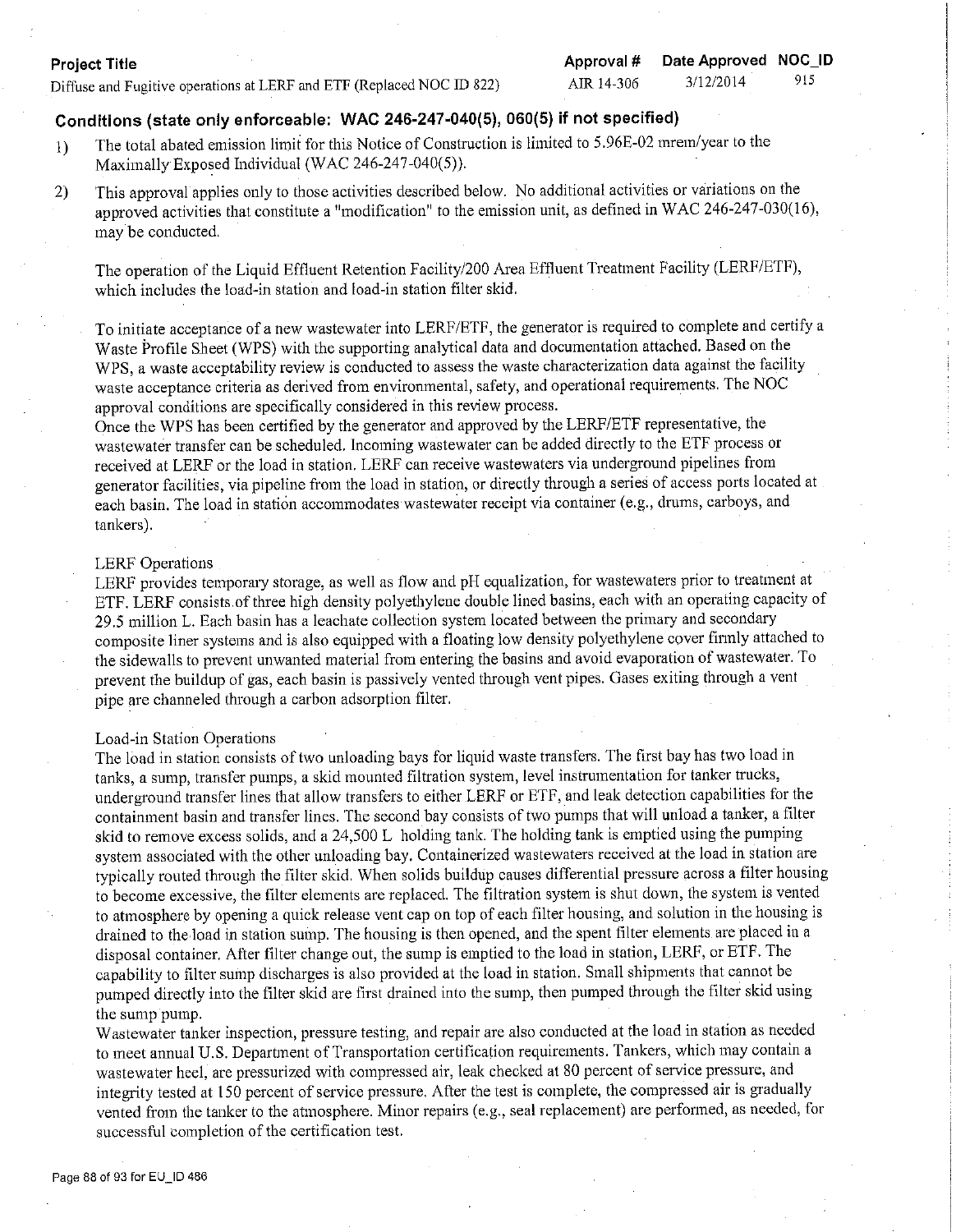LERF Cover Cleanup Operations

These operations include removal of contaminated liquids, vegetation, debris, and windblown dirt/mud that have collected on the surface of the LERF basin covers and in nearby external locations in or near LERF. Precipitation and windblown dirt/mud, which normally collect on the floating low-density polyethylene covers, are removed by pumping the precipitation into the basin under the cover, into containers located at LERF, or directly to the ground if contamination is below the groundwater quality criteria for radionuclides listed in WAC 173-200-040, "Water Quality Standards for Groundwaters of the State of Washington," "Criteria." The dirt/mud on the covers is collected on filters or sluiced, slurried, or mechanically loaded into containers for disposal.

Vegetation and debris (such as old hoses and failed pumps) are removed using mechanical methods and tools including, but not limited to, cranes, heavy equipment; chain balls, nets, long reach tools, or similar methods. Workers will employ these methods from the sides of the basins. This material will be placed in containers and disposed.

3) The PTE for this project as determined under WAC 246-247-030(2 l)(a-e) [as specified in the application] is 5.96E-02 mrem/year. Approved are the associated potential release rates (Curies/year) of:

Alpha -0 5.01E-04 Liquid/Particulate Solid WAC 246-247-030(21)(a) Alpha release rate is assumed to be Pu-239/240. The release rate assumes two full basins and the addition of waste water equivalent to ETF's annual operating capacity. In addition to the isotopes specifically listed as approved under this NOC, other radionuclides may be encountered and are approved so long as they are conservatively represented by the total alpha and total beta-gamma constituents. Am· 241 Liquid/Particulate Solid WAC 246-247-030(21)(a) Contributes less than 0.1 mrem/yr to the ME!, and represents less than 10% of the unabated PTE and represents less than 25% of the abated dose, B/G - 0 3.33E+00 Liquid/Particulate Solid WAC 246-247-030(21 )(a) Beta/Gamma re!ease rate is assumed to be Sr-90/Cs-137. The release rate assumes two full basins and the addition of . waste water equivalent to ETF's annual operating capacity. In addition to the isotopes specifically listed as approved under this NOC, other radionuclides may be encountered and are approved so long as they are conservatively represented by lhe total alpha and total beta-gamma constituents. C - 14  $\qquad \qquad$  Liquid/Particulate Solid WAC 246-247-030(21)(a) Contributes less than 0.1 mrem/yr to the MEI, and represents less than 10% of the unabated PTE and represents less than 25% of the abated dose. Ce - 144 Liquid/Particulate Solid WAC 246-247-030(21)(a) Contributes less than 0.1 mrem/yr to the MEI, and represents less than 10% of the unabated PTE and represents less than 25.% of the abated dose, Cm - 244 Liquid/Particulate Solid WAC 246-247-030(21)(a) Contributes less than· 0.1 mrem/yr to the MEI, and represents less than 10% of the unabated PTE and represents less than 25% of the abated dose. Co-60 Liquid/Particulate Solid WAC 246-247-030(21)(a) Contributes less than 0.1 mrem/yr to the MEI, and represents less than 10% of the unabated PTE and represents less than 25% of the abated dose. Cs - 134 Liquid/Particulate Solid WAC 246-247-030(21 )(a) Contributes less than 0.1 mrem/yr to the MEI, and represents less than 10% of the unabated PTE and represents less than<br>25% of the abated dose. Cs - 137 Liquid/Particulate Solid WAC 246'247-030(21)(a) Contributes less than 0.1 mrem/yr to the MEI, and represents greater than 10% of the unabated PTE and represents less than 25% of the abated dose. Eu - 154 Liquid/Particulate Solid WAC 246-24 7-030(21 )(a) Contributes less than 0.1 mrem/yr to the MEI, and represents less than 10% of the unabated PTE and represents less than 25% of the abated dose. Eu - 155 Liquid/Particulate Solid WAC 246-247-030(21 )(a) Contributes less than 0.1 mrem/yr to the MEI, and represents less than 10% of the unabated PTE and represents less than<br>25% of the abated dose.<br>H - 3 Liquid/Particulate Solid WAC 246-247-030(21)(a) Contributes less than 0.1 mrem/yr to the MEI, and represents less than 10% of the unabated PTE and represents less than 25% of the abated dose. I - 129 Liquid/Particulate Solid WAC 246-247-030(21)(a) Contributes less than 0.1 mrem/yr to the MEI, and represents less than 10% of the unabated PTE and represents less than 25% of the abated dose.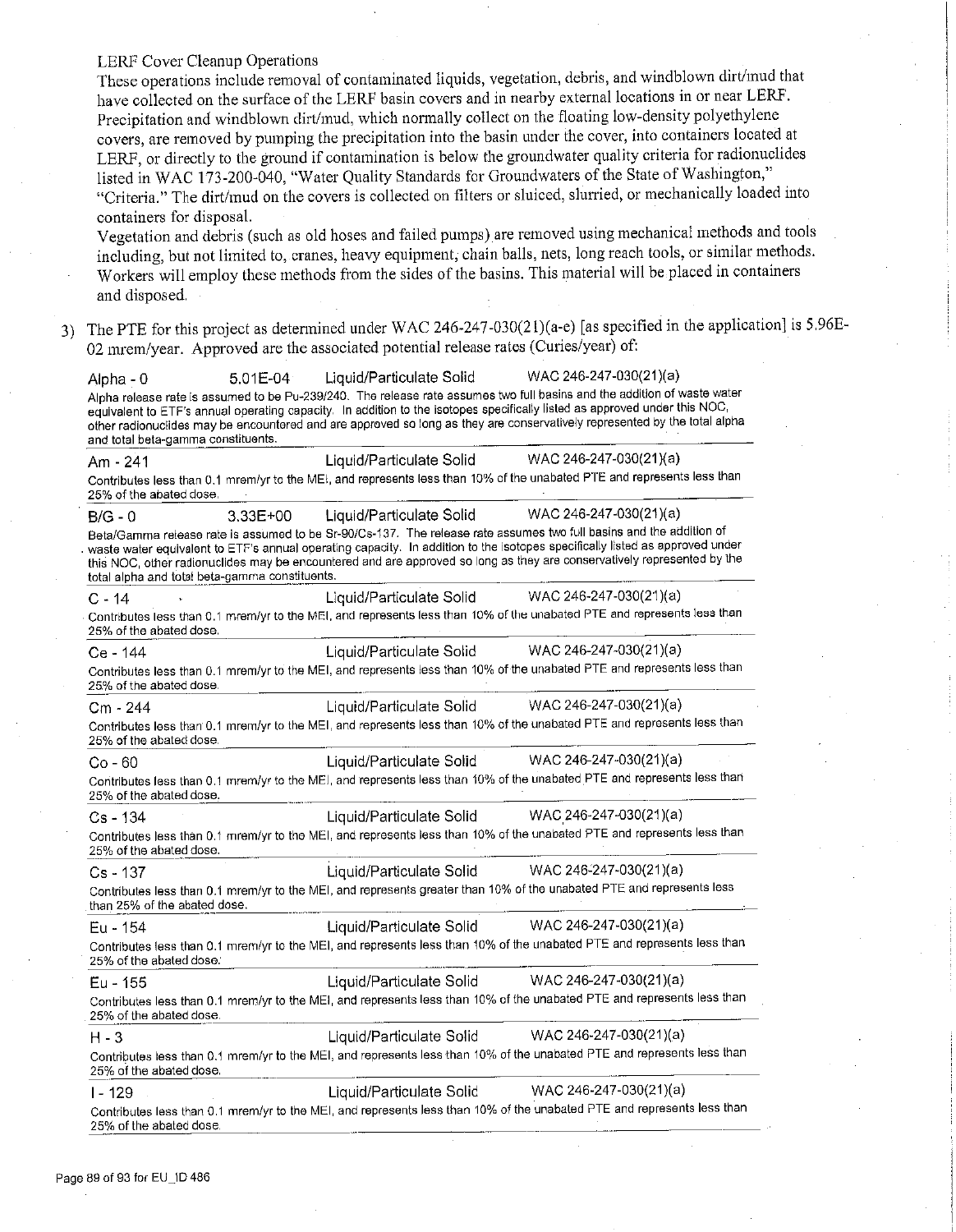| $K - 40$                     | WAC 246-247-030(21)(a)<br>Liquid/Particulate Solid                                                                       |
|------------------------------|--------------------------------------------------------------------------------------------------------------------------|
| 25% of the abated dose.      | Contributes less than 0.1 mrem/yr to the MEI, and represents less than 10% of the unabated PTE and represents less than  |
| Mn - 54                      | Liquid/Particulate Solid WAC 246-247-030(21)(a)                                                                          |
| 25% of the abated dose.      | Contributes less than 0.1 mrem/yr to the MEI, and represents less than 10% of the unabated PTE and represents less than  |
| Na - 22                      | Liquid/Particulate Solid WAC 246-247-030(21)(a)                                                                          |
| 25% of the abated dose.      | Contributes less than 0.1 mrem/yr to the MEI, and represents less than 10% of the unabated PTE and represents less than  |
| Nb - 94                      | WAC 246-247-030(21)(a)<br>Liquid/Particulate Solid                                                                       |
| 25% of the abated dose.      | Contributes less than 0.1 mrem/yr to the MEI, and represents less than 10% of the unabated PTE and represents less than  |
| Np - 237                     | Liquid/Particulate Solid WAC 246-247-030(21)(a)                                                                          |
| 25% of the abated dose.      | Contributes less than 0.1 mrem/yr to the MEI, and represents less than 10% of the unabated PTE and represents less than  |
| Pu - 238                     | Liquid/Particulate Solid WAC 246-247-030(21)(a)                                                                          |
| 25% of the abated dose.      | Contributes less than 0.1 mrem/yr to the MEI, and represents less than 10% of the unabated PTE and represents less than  |
| Pu - 239/240                 | WAC 246-247-030(21)(a)<br>Liquid/Particulate Solid                                                                       |
| than 25% of the abated dose. | Contributes less than 0.1 mrem/yr to the MEI, and represents greater than 10% of the unabated PTE and represents greater |
| Pu - 241                     | WAC 246-247-030(21)(a)<br>Liquid/Particulate Solid                                                                       |
| 25% of the abated dose.      | Contributes less than 0.1 mrem/yr to the MEI, and represents less than 10% of the unabated PTE and represents less than  |
| Ra - 226                     | WAC 246-247-030(21)(a)<br>Liquid/Particulate Solid                                                                       |
| 25% of the abated dose.      | Contributes less than 0.1 mrem/yr to the MEI, and represents less than 10% of the unabated PTE and represents less than  |
| Ru - 106                     | WAC 246-247-030(21)(a)<br>Liquid/Particulate Solid                                                                       |
| 25% of the abated dose.      | Contributes less than 0.1 mrem/yr to the MEI, and represents less than 10% of the unabated PTE and represents less than  |
| $Sb - 125$                   | WAC 246-247-030(21)(a)<br>Liquid/Particulate Solid                                                                       |
| 25% of the abated dose.      | Contributes less than 0.1 mrem/yr to the MEI, and represents less than 10% of the unabated PTE and represents less than  |
| Se - 79                      | WAC 246-247-030(21)(a)<br>Liquid/Particulate Solid                                                                       |
| 25% of the abated dose.      | Contributes less than 0.1 mrem/yr to the MEI, and represents less than 10% of the unabated PTE and represents less than  |
| $Sr - 90$                    | WAC 246-247-030(21)(a)<br>Liquid/Particulate Solid                                                                       |
| than 25% of the abated dose. | Contributes less than 0.1 mrem/yr to the MEI, and represents greater than 10% of the unabated PTE and represents greater |
| $Tc - 99$                    | WAC 246-247-030(21)(a)<br>Liquid/Particulate Solid                                                                       |
| 25% of the abated dose.      | Contributes less than 0.1 mrem/yr to the MEI, and represents less than 10% of the unabated PTE and represents less than  |
| $U - 233$                    | $WAC 246 - 247 - 030(21)(a)$<br>Liquid/Particulate Solid                                                                 |
| 25% of the abated dose.      | Contributes less than 0.1 mrem/yr to the MEI, and represents less than 10% of the unabated PTE and represents less than  |
| $U - 234$                    | WAC 246-247-030(21)(a)<br>Liquid/Particulate Solid                                                                       |
| 25% of the abated dose.      | Contributes less than 0.1 mrem/yr to the MEI, and represents less than 10% of the unabated PTE and represents less than  |
| U - 235                      | WAC 246-247-030(21)(a)<br>Liquid/Particulate Solid                                                                       |
| 25% of the abated dose.      | Contributes less than 0.1 mrem/yr to the MEI, and represents less than 10% of the unabated PTE and represents less than  |
| $U - 236$                    | WAC 246-247-030(21)(a)<br>Liquid/Particulate Solid                                                                       |
| 25% of the abated dose.      | Contributes less than 0.1 mrem/yr to the MEI, and represents less than 10% of the unabated PTE and represents less than  |
| $U - 238$                    | WAC 246-247-030(21)(a)<br>Liquid/Particulate Solid                                                                       |
| 25% of the abated dose.      | Contributes less than 0.1 mrem/yr to the MEI, and represents less than 10% of the unabated PTE and represents less than  |
| Zn 65                        | WAC 246-247-030(21)(a)<br>Liquid/Particulate Solid                                                                       |
| 25% of the abated dose.      | Contributes less than 0.1 mrem/yr to the MEI, and represents less than 10% of the unabated PTE and represents less than  |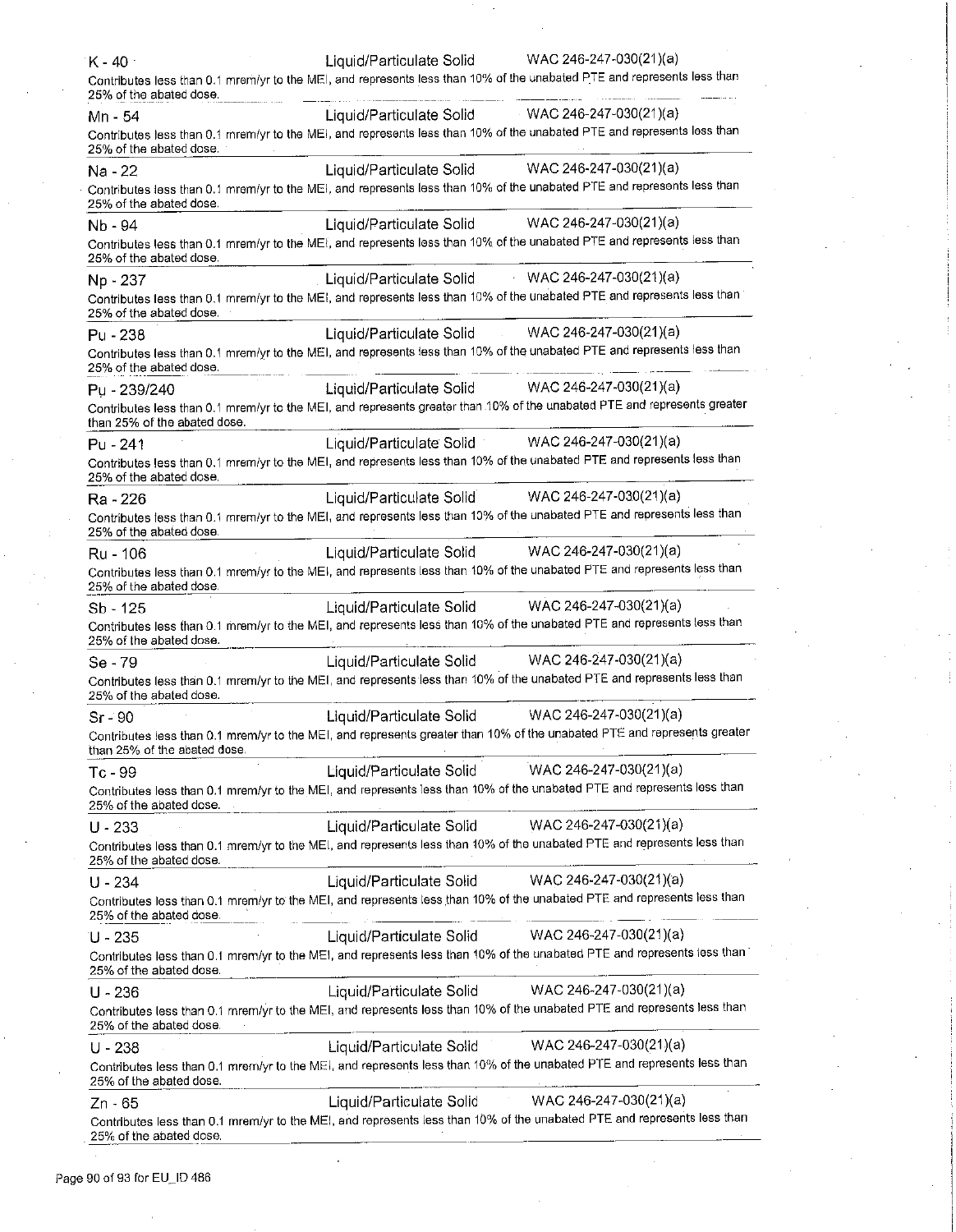Zr - 95 Liquid/Particulate Solid WAC 246-247-030(21)(a)

**Contributes less than 0.1 mrem/yr to the MEI, and represents less than :a% of the unabated PTE and represents less than 25% of the abated dose.** ------------------- ---

| The radioactive isotopes identified for this emission unit are (no quantities specified). |  |  |  |
|-------------------------------------------------------------------------------------------|--|--|--|
|                                                                                           |  |  |  |

|              |            | The radioactive footobed recutively for this entholion will are the demitting specifical |           |                          |
|--------------|------------|------------------------------------------------------------------------------------------|-----------|--------------------------|
| Am - 241     | $C - 14$   | Ce - 144                                                                                 | Cm - 244  | Co - 60<br>$\sim$ $\sim$ |
| $Cs - 134$   | $Cs - 137$ | Eu - 154                                                                                 | Eu - 155  | H - 3                    |
| $1 - 129$    | K - 40     | Mn - 54                                                                                  | Na - 22   | Nb - 94                  |
| $Np - 237$ . | Pu - 238   | Pu - 239/240                                                                             | Pu - 241  | Ra - 226                 |
| Ru - 106     | $Sb - 125$ | Se - 79                                                                                  | ∴Sr - 90  | Tc - 99                  |
| $U - 233$    | U - 234    | $U - 235$                                                                                | $U - 236$ | $U - 238$                |
| Zn - 65      | Zr - 95    |                                                                                          |           |                          |
|              |            |                                                                                          |           |                          |

The potential release rates described in this Condition were used to detennine control technologies and monitoring requirements for this approval. DOE must notify the Department of a "modification" to the emission unit, as defined in WAC 246-247-030(16). DOE must notify the Department of any changes to a NESHAP major emission unit when a specific isotope is newly identified as contributing greater than 10% of the potential TEDE to the MEI, or greater than 25% of the TEDE to the MEI after controls. (WAC 246-247-110(9)) DOE must notify the Department of any changes to potential release rates as required by state or federal regulations including changes that would constitute a significant modification to the Air Operating Permit under WAC 173-401-725(4). Notice will be provided according to the particular regulation under which notification is required. If the applicable regulation(s) does not address manner and type of notification, DOE will provide the Department with advance written notice by letter or electronic mail but not solely by copies of documents.

4) The 200 Area Diffuse/Fugitive Emission Unit at LERF/ETF is limited to the following:

LERF wastewater receipt via pipeline and LERF access ports

Minor leaks during transfers when using vented pipelines

LERF operations and maintenance

LERF leachate collection system sampling and sump pumping

**Load-in station wastewater receipts via container** 

Load-in station filter skid operation and maintenance

**Load-in station tank operation, maintenance, and repair** 

Minor leaks and spills to secondary containment systems

Storage and transfer of treated effluent containing tritium

Effluent sampling

Purge water open-top settling tank operation

Removal of contaminated liquids, plants, debris, and dirt/mud that have collected on the surface of the LERF covers and in nearby external locations in or near LERF

 $(WAC 246-247-040(5))$ 

# 5) MONITORING- Near Field

The activity based monitoring at the northeast comer station shall transition to the near facility monitoring QA program as identified in FF-01 Section 5.1. The 200 Area near-facility ambient air monitoring network shall be used for continuous monitoring. The stations (N498, N499, N972, N999) will also provide indication of potential elevated airborne radioactivity. In addition, continuous monitoring will be perfonned at the northeast corner of Bassin 44 (station N58 l) using the same frequency and protocol of the Hanford Site Near-Facility Environmental Monitoring Program.

(WAC 246-247-040(5))

6) LERF Cover Cleanup-dispersible contaminated material

If physical removal from the covers other than by pumping is necessary, the following controls shalll be implemented:

Continuous radiological control technician coverage shall be provided as specified in applicable Radiological Work Permits.

Beta-gamma contamination surveys shall be performed during cleanup activities.

Cleanup activities involving movement of dispersible contaminated material shall stop if average wind speeds exceed 20 miles per hour, as measured at the work site.

**Suppressants such as water, fixatives, and covers shall be used, as necessary, to control contamination spread.**  Page 91 of 93 for EU\_ID 486